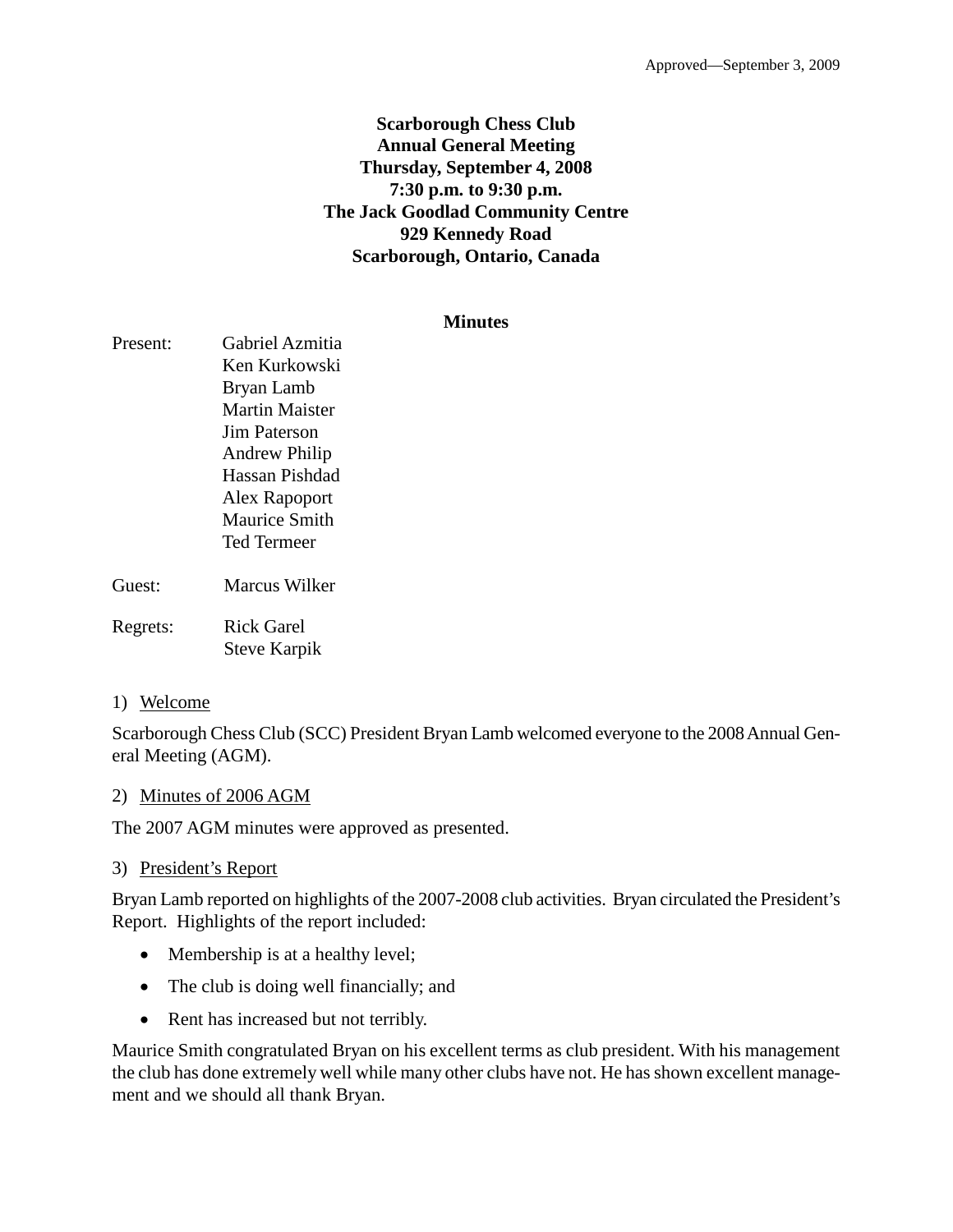## 4) Vice President's Report

Maurice Smith presented the Vice President's Report. He noted that dealing with the city is not always easy. The club needed more tables. The city acknowledges that they were ordered but the tables have not yet arrived.

Andrew Philip thanked Maurice for all his work as Vice President over the past several years. Andrew also mentioned that our web site looks very professional and we should be proud of it.

### 5) Treasurer's Report

Andrew Philip submitted a financial report for 2007-2008 (see Appendix A). He said there has been big improvement in the club's financial situation. Membership is strong. Revenue is only slightly less than last year. He also mentioned that the Chess Federation of Canada (CFC) may change their rating fees. The club should have a contingency plan in preparation should this happen. Discounts have brought in new members.

Bryan Lamb congratulated Andrew Philip on an excellent Treasurer's Report. Maurice maintained that his financial report was among the best that the club has ever seen.

The financial report was accepted as presented.

#### 6) Secretary's Report

In Steve Karpik's absence, a written Secretary's Report was presented on his behalf (see Appendix B).

#### 7) Other Business from the Past Year

There was no other business considered from the past year.

#### 8) Elections of Executive Committee Members

#### a) Election of President

Jim Paterson nominated Maurice Smith for President. Maurice accepted the nomination. There were no other nominations for President. Maurice Smith was acclaimed as President for 2008-2009.

#### b) Election of Vice President

Jim Paterson nominated Bryan Lamb for Vice President. Bryan accepted the nomination. There were no other nominations for Vice President. Bryan Lamb was acclaimed as Vice President for 2008-2009.

#### c) Election of Treasurer

Bryan Lamb nominated Andrew Philip for Treasurer. Andrew accepted the nomination. There were no other nominations for Treasurer. Andrew Philip was acclaimed as Treasurer for 2008-2009.

#### d) Election of Secretary

Alex Rapoport nominated Steve Karpik for Secretary. Steve had indicated in his written Secretary's report that he was willing to stand for election again. There were no other nominations for Secretary. Steve Karpik was acclaimed as Secretary for 2008-2009.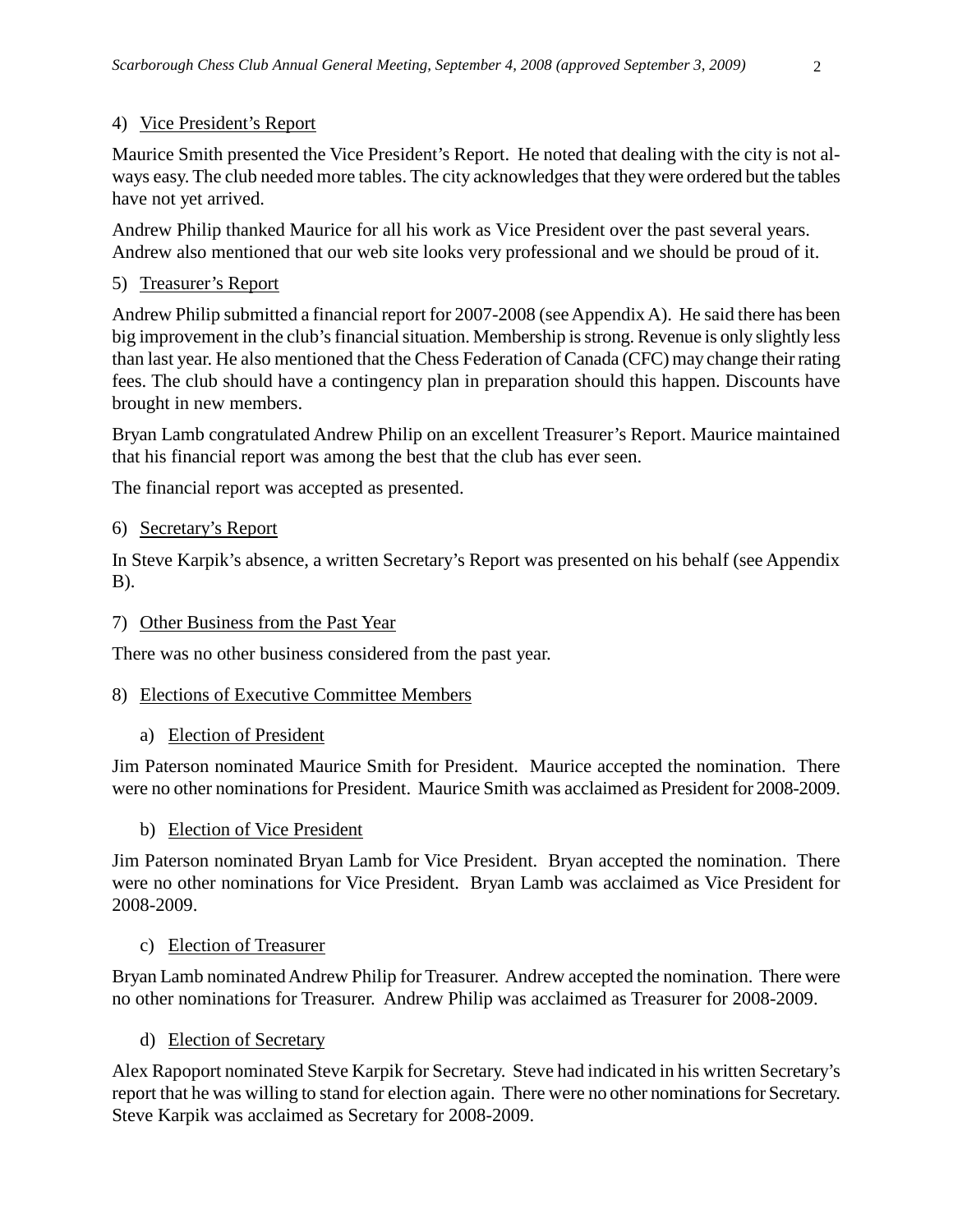#### e) Election of Officer-at-Large

Bryan Lamb nominated Martin Maister for Officer-at-Large. Martin accepted the nomination. There were no other nominations for Officer-at-Large. Martin Maister was acclaimed as Officer-at-Large for 2008-2009.

### 9) New Business

a) Absent Players

The issue of how to deal with the inconvenience of players who are absent without notification was discussed. The following protocol was approved:

• By 8.00 p.m. players whose opponents are absent without notification will be paired if possible. If someone is left without an opponent his opponent will be charged with a rated forfeited game. Anyone who is absent without notification will not initially be paired for the next round. If he or she comes in for the next round he or she will only be paired if there is an odd number of players.

It was noted that club members must be made aware of the new rule. Maurice said that he would make an announcement about the new protocol. Also, club members will be provided with a business card with the phone numbers of the new Executive Committee members as well as an email address [\(regrets@scarboroughchessclub.ca\)](mailto:regrets@scarboroughchessclub.ca) at the start of the new season.

Should this new protocol fail to reduce the number of no shows, it was suggested that the next step might be to levy fines against those members who do not notify the club of their absence.

b) Canadian Chess Federation (CFC) Fees

It was decided that any players whose CFC dues expire during the tournament must pay either the regular fee or the CFC tournament fee to be allowed to continue.

c) Tournament Membership Fees

It was decided that the Club tournament fee will only be offered once to new players. After that they have to take at least a minimum six-month membership.

d) Timing of the Club Championship

It was noted that when the Club Championship is held as the third tournament it often gets interrupted by bad weather. It was decided that Maurice will poll the Club members about whether to have the Club Championship as the second tournament out of five or the fourth tournament out of five.

e) Grand Prix Tournament

It was decided to have a Grand Prix Tournament. Bryan Lamb offered to work out the details.

f) New Digital Clocks

Maurice Smith said that he had three digital clocks left over from a tournament to sell to the club, less taxes and shipping. They are still in their boxes. The club agreed to purchase these clocks.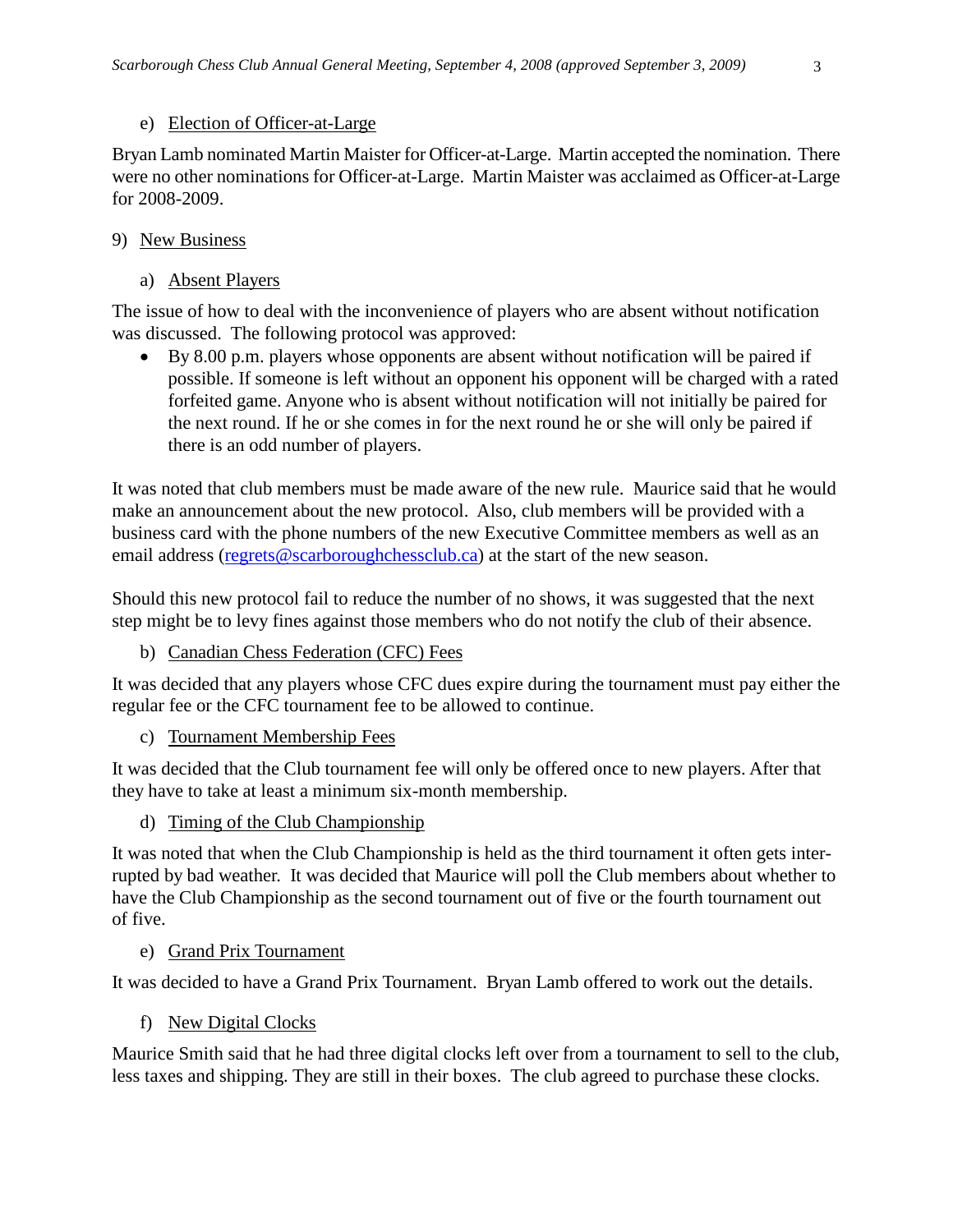## g) Tournament Themes

Maurice Smith suggested adopting tournament themes to differentiate between tournaments. Prizes related to the tournament themes could be awarded. It was agreed that everyone would think about interesting themes.

## h) Washroom Odour

It was noted that the washrooms suffer from the smell of urine and that perhaps we could ask the Parks, Forestry and Recreation Division of the City of Toronto to add another toilet or extraction fan. Despite the fact that a fan is easy to install, the Executive felt that it was unlikely the City would be helpful in this matter.

## 10) Adjournment

The meeting was adjourned. The next AGM is scheduled for the first Thursday following Labour Day in 2009 (Thursday, September 3, 2009).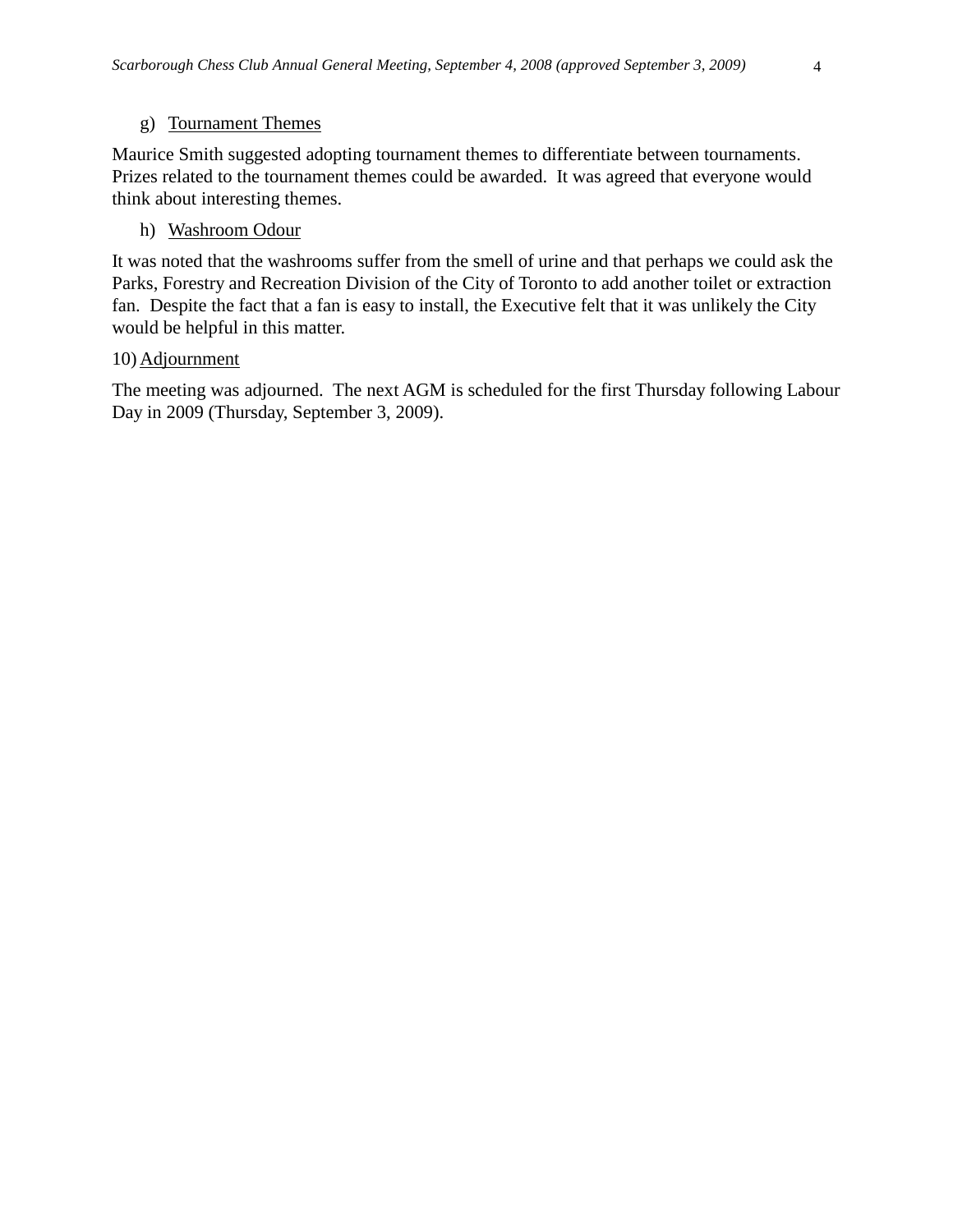# **Appendix A: Scarborough Chess Club 2007-2008 Treasurer's Report Submitted by Andrew Philip**

| <b>Opening Balance at August 31, 2007:</b> | \$4,152.29 |            |
|--------------------------------------------|------------|------------|
| <b>Revenues:</b>                           |            |            |
| Club Memberships                           | \$5,379.00 |            |
| <b>CFC Dues Collected</b>                  | 646.00     |            |
| Coffee & Concession                        | 480.00     |            |
| <b>Total Revenues</b>                      | \$6,505.00 |            |
| <b>Expenses:</b>                           |            |            |
| Rent                                       | \$2,760.40 |            |
| <b>CFC Rating Fees</b>                     | 786.00     |            |
| <b>CFC Dues Remitted</b>                   | 635.00     |            |
| Website Hosting/Domain Name                | 132.91     |            |
| Coffee Supplies                            | 133.74     |            |
| Trophies                                   | 65.09      |            |
| <b>Chess Equipment</b>                     | 154.97     |            |
| New Printer                                | 172.00     |            |
| Miscellaneous Supplies                     | 6.83       |            |
| <b>Bank Fees</b>                           | 0.16       |            |
| <b>Total Expenses</b>                      | \$4,847.10 |            |
| <b>Net Income:</b>                         |            | \$1,617.90 |
| <b>Closing Balance at August 31, 2008:</b> | \$5,810.19 |            |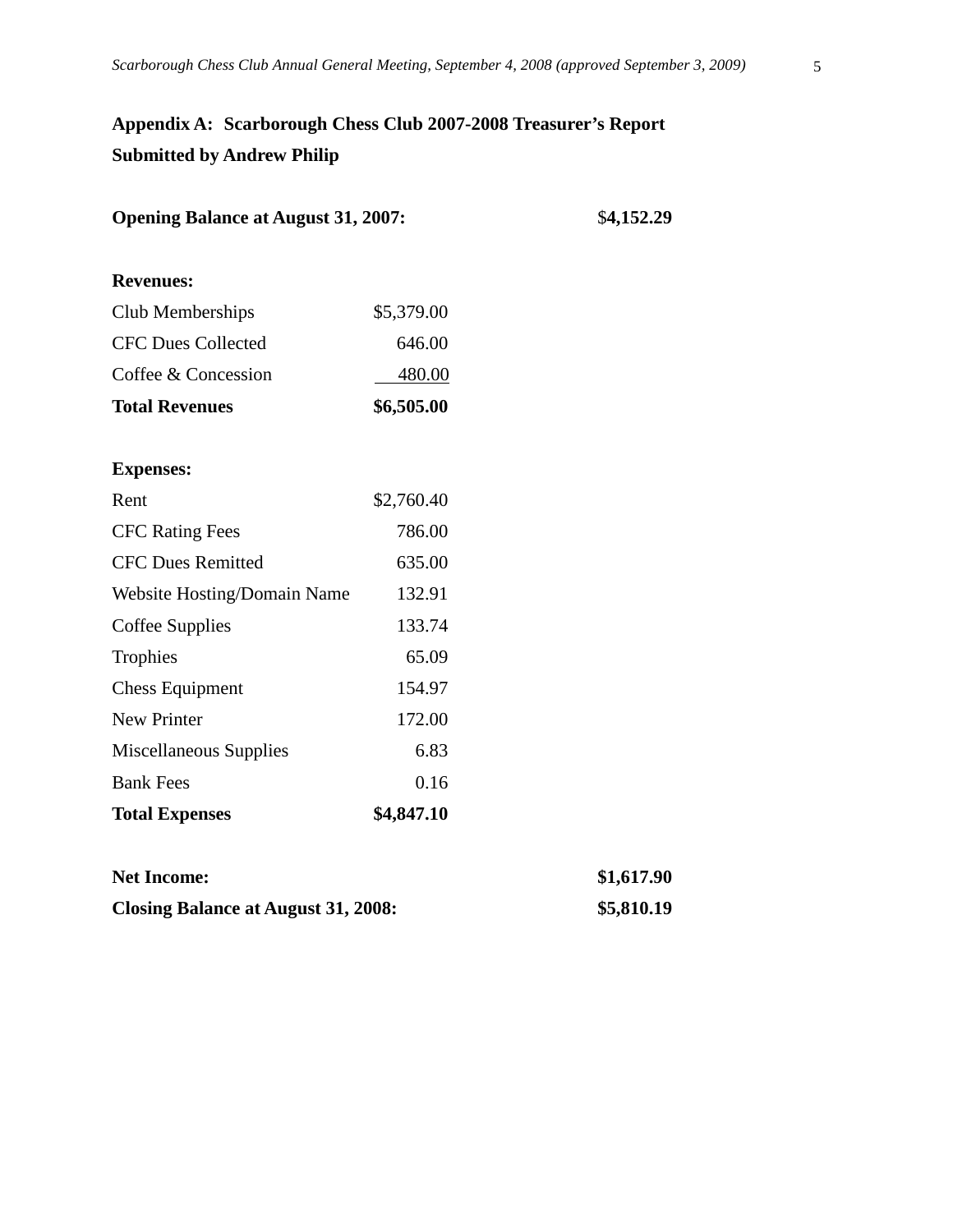## **Treasurer's Opinion**

The Club's improved fiscal health which began in earnest in the 2006/2007 season has continued with another strong performance in the 2007/2008 fiscal year. Our net income, while slightly lower than the previous year, still has moved our cash balance to \$5,810.19.

Club Memberships are at a very healthy (near room capacity) level. Fee revenue from Club Memberships remain strong and may be improved slightly with renewed effort on membership fee collection process which fell off a bit in the second half of the season.

The most significant atypical operating expense was the new printer purchase. The Executive plans to introduce some new policies to improve on confirming members CFC dues are not in arrears, and for collection and remittance of CFC dues paid through our Club courtesy program.

For the new season, we will see another modest increase in hall rental costs. No other significant increases in spending are anticipated at this time. However, again I am compelled to note that the Club must not lapse into complacence regarding its financial health. The key to the Club's wellbeing is a healthy, active membership. The Executive and Club membership should continue to keep a strong focus on maintaining current membership and recruiting new members to replace those that inevitably drop off.

Regards,

Andrew Philip, Treasurer September 4, 2008